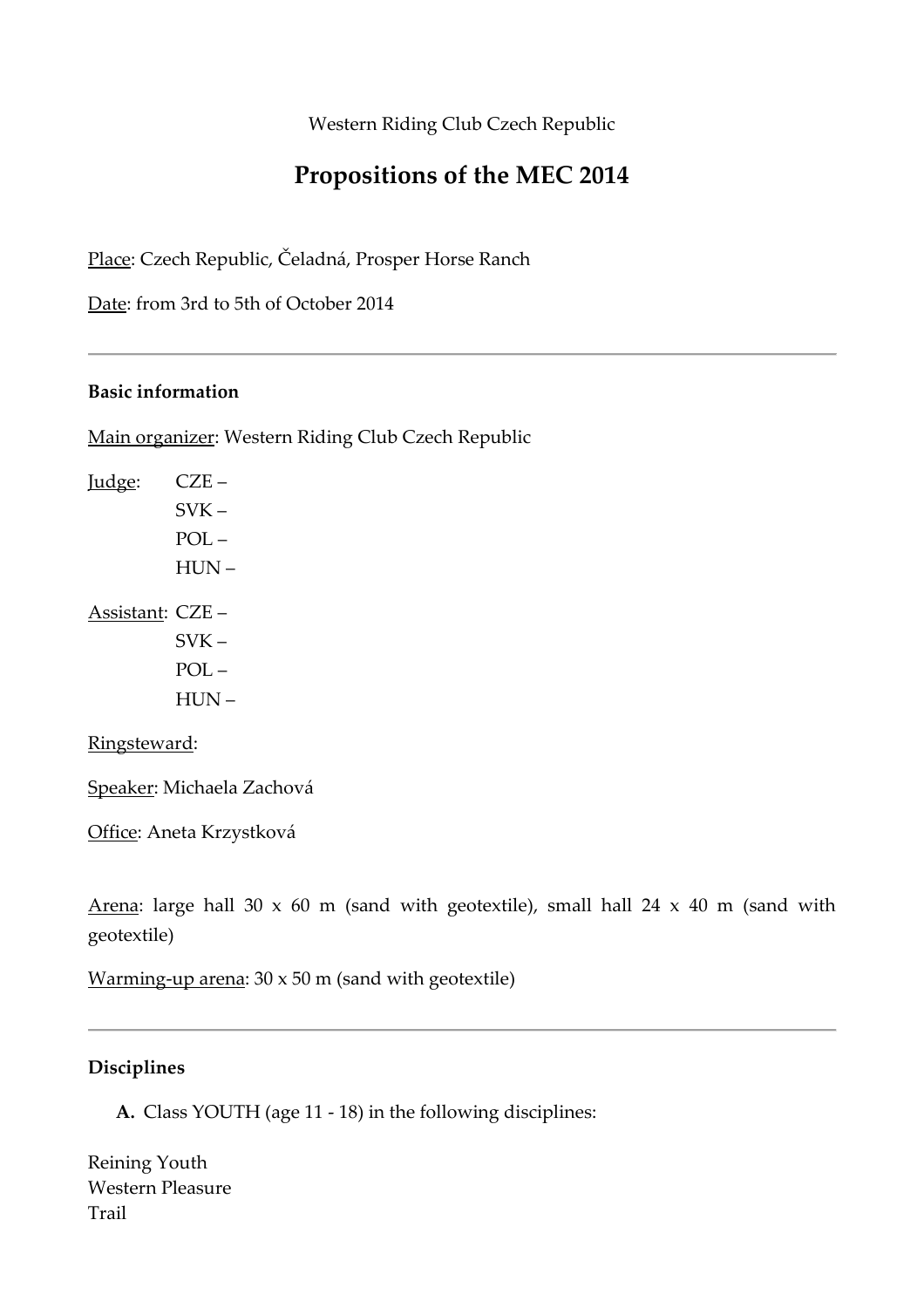Barrel Racing (two rounds) Pole Bending (two rounds) Western Horsemanship

## **B.** Class ADULT (age 18 and more) in the following disciplines:

Reining Junior Reining Senior (two rounds) Western Pleasure Trail Western Riding Superhorse Western Horsemanship Barrel Racing (two rounds) Pole Bending (two rounds)

**C.** Class OPEN (age 10 and more) in the following disciplines:

Cutting (two rounds) Team Penning (two rounds) Cattle Penning (two rounds) Ranch Sorting (two rounds)

Regulations: According to the Rules of MEC 2014 and the provisions of these propositions.

Deadline for applications: **16. 9. 2014**

Address for applications: Aneta Krzystková, tajemnik@wrc.cz, tel: +420 737 649 086 Universal application form is on www.mecinfo.eu. All applications in bulk will be sent by country leaders. Applications have to be signed.

Stabling: Country leaders will send order and pay for boxes in bulk to **August 10th, 2014**.

Fees and charges:

Fees for stabling will be sent by country leaders in bulk to the closing date (10. 8. 2014) on account WRC ČR:

#### **43-4244120277/0100**

#### **IBAN: CZ7401000000434244120277**

#### **SWIFT: KOMBCZPPXXX**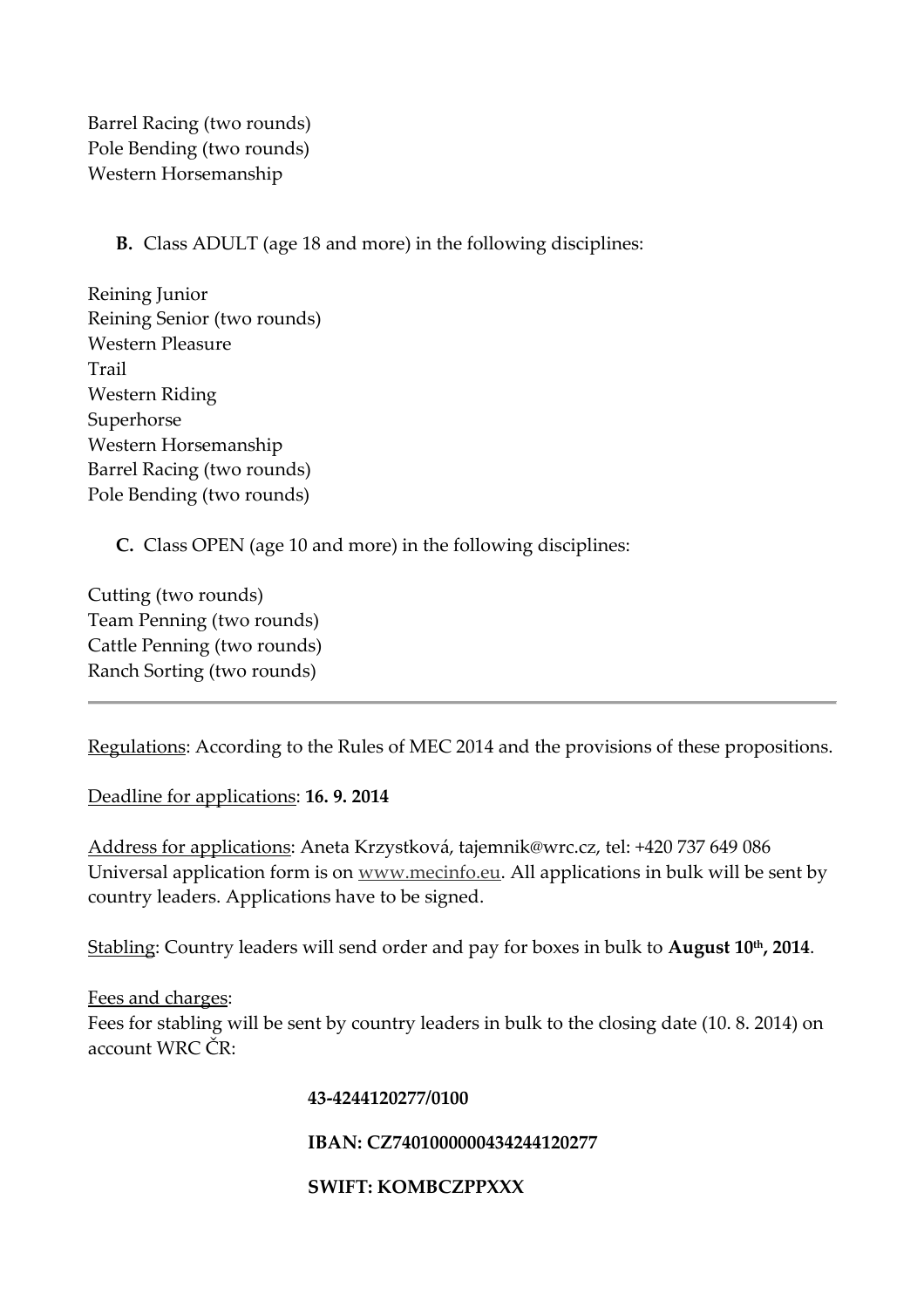Other fees (starting fees, cattle fees and office fees) will be paid in Čeladná in the office. Country leaders will collect all money from the team and then they will pay it in the office again in bulk.

## **According to § 11 Fees:**

1. In the disciplines of ADULT and OPEN category the starting fee is EURO 35,- per rider/horse.

In Reining Senior, which is run in two rounds, it is EURO 50,- per rider/horse. In Team Penning it is EURO 105,- per team – plus cattle fee EURO 50,- for each team. This cattle fee (EURO 50,-) will be paid also in Cutting and Cattle Penning for each rider/horse. In Ranch Sorting it is EURO 70,- per team – plus cattle fee EURO 50,- for each team.

- 2. In the disciplines of YOUTH class the starting fee is EURO 17,50.
- 3. The price of box is EURO 75,-, including hay and straw.
- 4. The Office fee EUR 5,- will be paid for each horse/rider.
- 5. All the above-mentioned fees are including taxes.

Presentation: Office will be open from Thursday, October 2<sup>nd</sup>, 2014 from 7:00 pm, in the other days from 7:00 am.

## Schedule:

## **Friday, October 3rd, 2014 from 8:00 am**

| Western Horsemanship  | Y  |
|-----------------------|----|
| Western Horsemanship  | Α  |
| Pole Bending          | Y  |
| Pole Bending          | Α  |
| Reining J             | Α  |
| Reining S - 1st round | A  |
| <b>Cattle Penning</b> | () |
| <b>Ranch Sorting</b>  |    |
|                       |    |

## **Saturday, October 4th, 2014 from 8:00 am**

| Trail               |        |
|---------------------|--------|
| Trail               |        |
| Parade              |        |
| <b>Barrel Race</b>  | Y      |
| <b>Barrel Race</b>  | А      |
| Cutting             | $\Box$ |
| <b>Team Penning</b> |        |
|                     |        |

## **Sunday, October 5th, 2014 from 8:00 am**

| <b>Western Riding</b> | $\mathsf{A}$ |
|-----------------------|--------------|
| Superhorse            | A            |